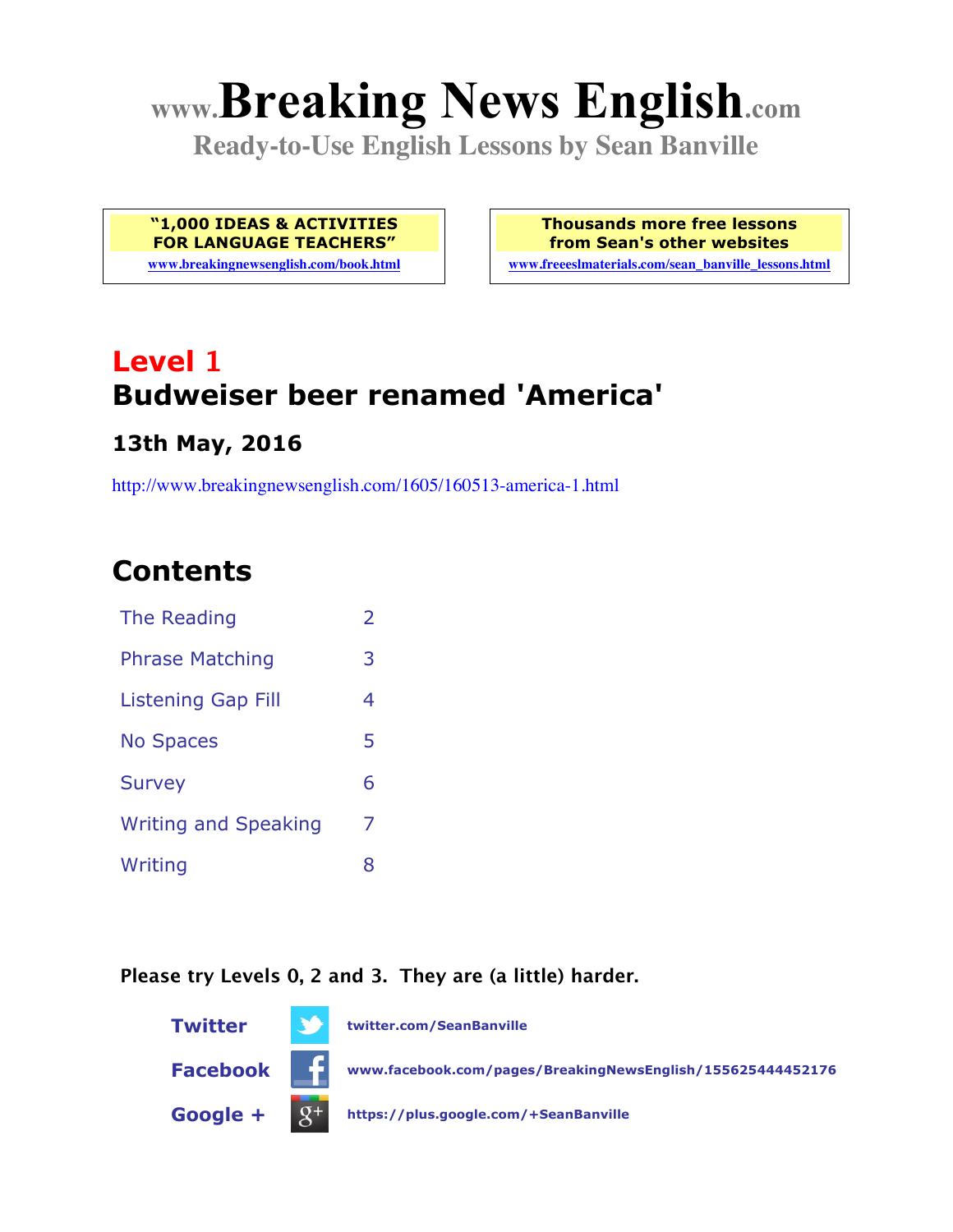### **THE READING**

From http://www.breakingnewsenglish.com/1605/160513-america-1.html

A famous beer company is changing the name of its beer. Anheuser-Busch (AB) is the USA's largest beer maker. It will change the name of its Budweiser beer to 'America' for six months. The change is to try and increase sales. Budweiser was the USA's most popular beer but sales are down. The word 'America' will replace the word 'Budweiser' on its cans. It will also use the same font that AB uses for Budweiser. In addition, the initials "US" will replace "AB".

The new name is part of Budweiser's "America is in Your Hands" campaign. This starts with Memorial Day on May 30 and ends with the U.S. elections in November. In between are the summer Olympics. AB wants Americans to feel proud of America – the company and its beer. It said Budweiser always tries hard to represent America in a bottle. It said it is honoured to be part of the USA, where Budweiser has been made for the past 140 years.

Sources: http://www.**wsj.com**/articles/budweiser-to-rebrand-beer-to-america-through-elections-1462924800 http://www.**bbc.com**/news/business-36260352 http://www.**npr.org**/sections/thetwo-way/2016/05/10/477499942/budweiser-will-call-itselfamerica-for-a-limited-time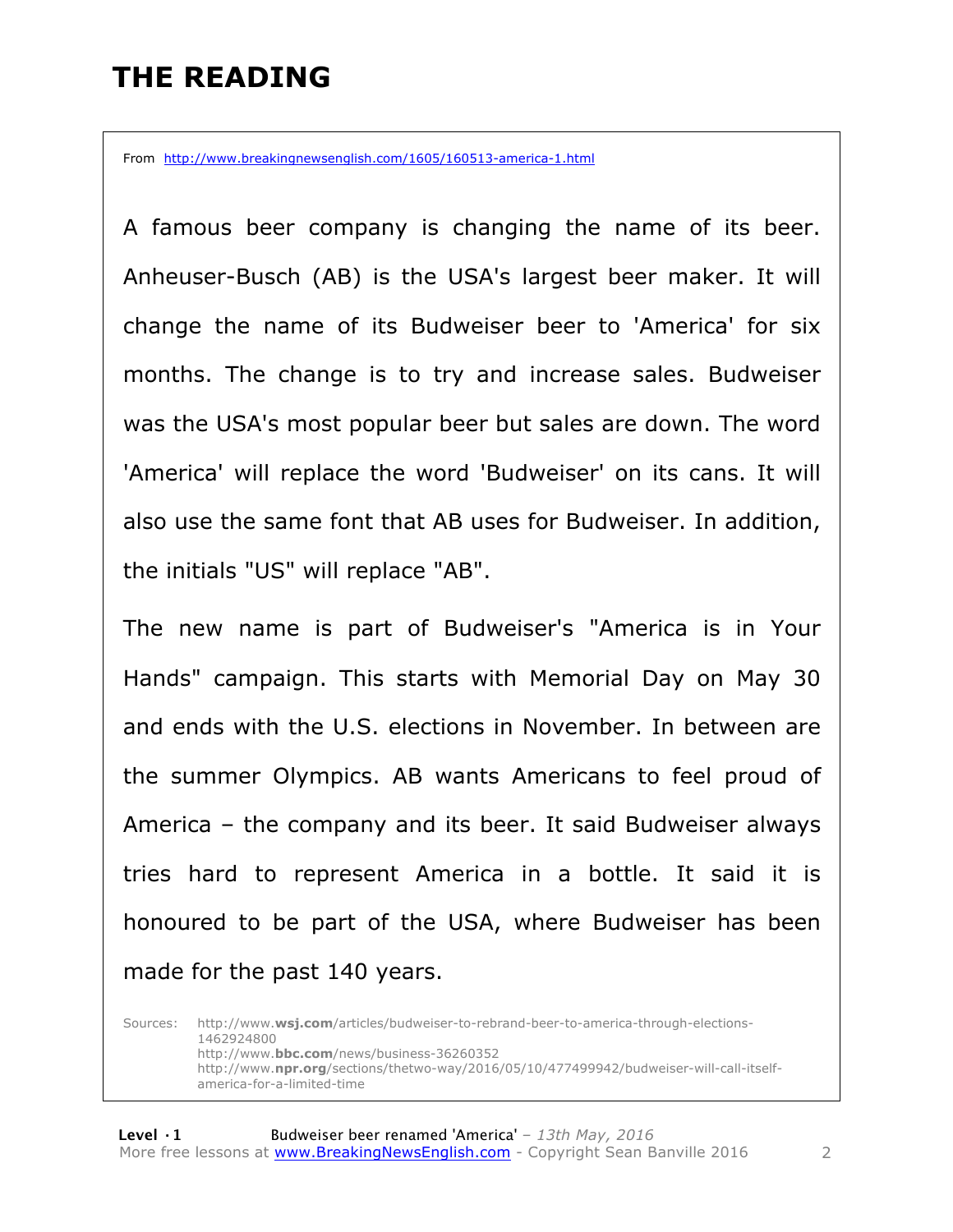### **PHRASE MATCHING**

From http://www.breakingnewsenglish.com/1605/160513-america-1.html

#### **PARAGRAPH ONE:**

| 1. the USA's largest beer       | a. down           |
|---------------------------------|-------------------|
| 2. It will change               | b. font           |
| 3. The change is to try and     | c. maker          |
| 4. Budweiser was the USA's most | d. replace "AB"   |
| 5. sales are                    | e. increase sales |
| 6. replace the word 'Budweiser' | f. the name       |
| 7. It will also use the same    | q. on its cans    |
| 8. the initials "US" will       | h. popular beer   |

#### **PARAGRAPH TWO:**

| 1. part of Budweiser's "America is in Your |    | a. of America         |
|--------------------------------------------|----|-----------------------|
| 2. This starts with Memorial Day on        |    | b. hard               |
| 3. ends with the U.S. elections            |    | c. Hands" campaign    |
| 4. the summer                              |    | d. the past 140 years |
| 5. AB wants Americans to feel proud        |    | e. May 30             |
| 6. Budweiser always tries                  | f. | Olympics              |
| 7. It said it is honoured to be            |    | g. in November        |
| 8. Budweiser has been made for             |    | h. part of the USA    |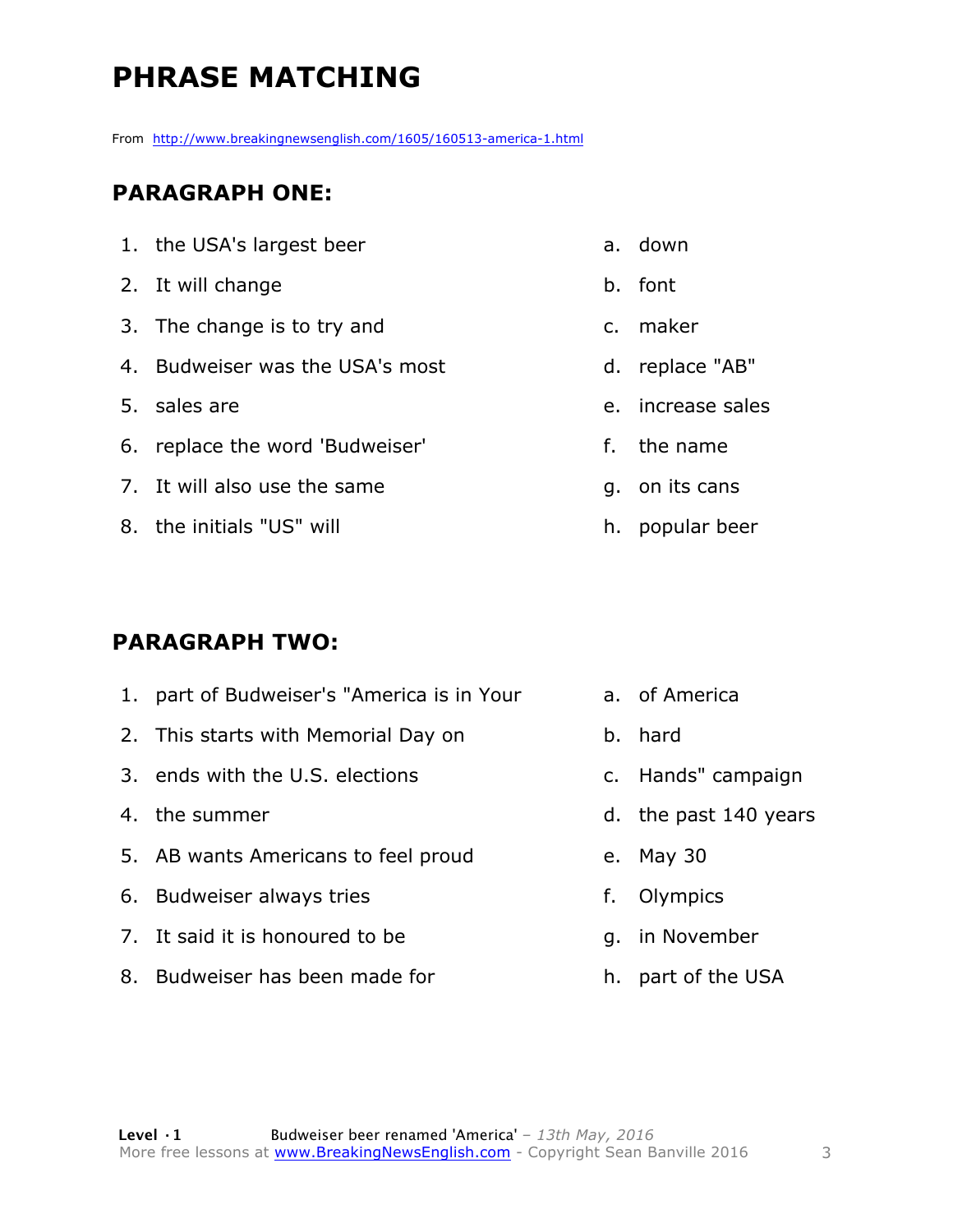### **LISTEN AND FILL IN THE GAPS**

From http://www.breakingnewsenglish.com/1605/160513-america-1.html

A famous beer company is changing  $(1)$ beer. Anheuser-Busch (AB) (2) \_\_\_\_\_\_\_\_\_\_\_\_\_\_\_\_\_\_\_ beer maker. It will (3) \_\_\_\_\_\_\_\_\_\_\_\_\_\_\_\_\_\_\_\_\_\_\_ its Budweiser beer to 'America' for six months. The change is to try and increase sales. Budweiser was the USA's (4) \_\_\_\_\_\_\_\_\_\_\_\_\_\_\_\_\_\_\_\_\_\_ but sales are down. The word 'America' will (5) 'Budweiser' on its cans. It will also use the same font that AB uses for Budweiser. In addition, (6) \_\_\_\_\_\_\_\_\_\_\_\_\_\_\_\_\_\_\_ will replace "AB".

The new (7) \_\_\_\_\_\_\_\_\_\_\_\_\_\_\_\_\_\_\_ Budweiser's "America is in Your Hands" campaign. (8) \_\_\_\_\_\_\_\_\_\_\_\_\_\_\_\_\_\_\_ Memorial Day on May 30 (9) \_\_\_\_\_\_\_\_\_\_\_\_\_\_\_\_\_\_\_ U.S. elections in November. In between are the summer Olympics. AB wants Americans to (10) \_\_\_\_\_\_\_\_\_\_\_\_\_\_\_\_\_\_\_ America – the company and its beer. It said Budweiser always tries (11) \_\_\_\_\_\_\_\_\_\_\_\_\_\_\_\_\_\_\_ America in a bottle. It said it is honoured to be part of the USA, where Budweiser has been made (12) \_\_\_\_\_\_\_\_\_\_\_\_\_\_\_\_\_\_\_ 140 years.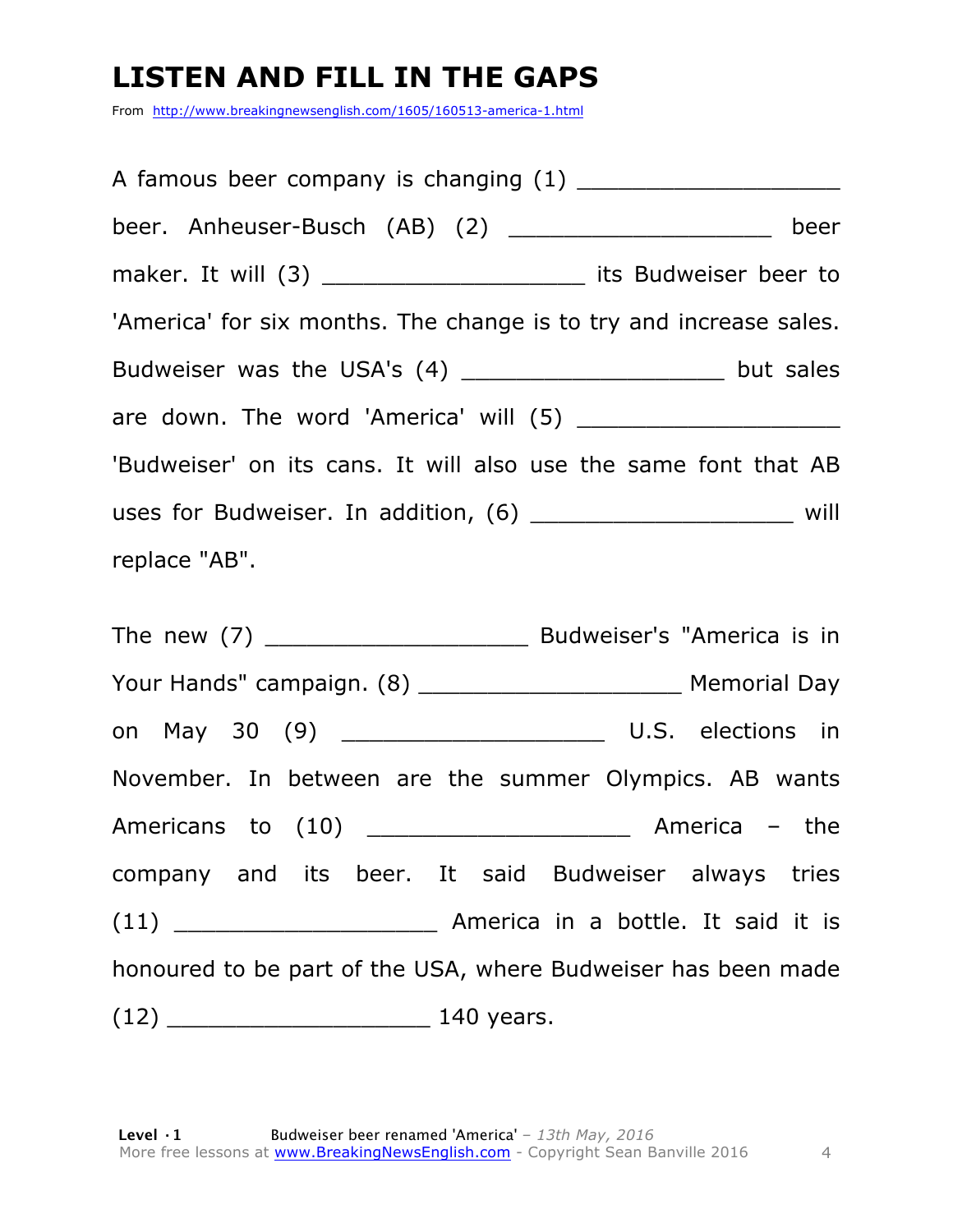### **PUT A SLASH ( / )WHERE THE SPACES ARE**

From http://www.breakingnewsenglish.com/1605/160513-america-1.html

Afamousbeercompanyischangingthenameofitsbeer.Anheuser-Bus ch(AB)istheUSA'slargestbeermaker.ItwillchangethenameofitsBudw eiserbeerto'America'forsixmonths.Thechangeistotryandincreasesal es.BudweiserwastheUSA'smostpopularbeerbutsalesaredown.Thew ord'America'willreplacetheword'Budweiser'onitscans.Itwillalsouset hesamefontthatABusesforBudweiser.Inaddition,theinitials"US"willr eplace"AB".ThenewnameispartofBudweiser's"AmericaisinYourHan ds"campaign.ThisstartswithMemorialDayonMay30andendswiththe U.S.electionsinNovember.InbetweenarethesummerOlympics.ABwa ntsAmericanstofeelproudofAmerica–thecompanyanditsbeer.Itsai dBudweiseralwaystrieshardtorepresentAmericainabottle.Itsaiditish onouredtobepartoftheUSA,whereBudweiserhasbeenmadeforthepas t140years.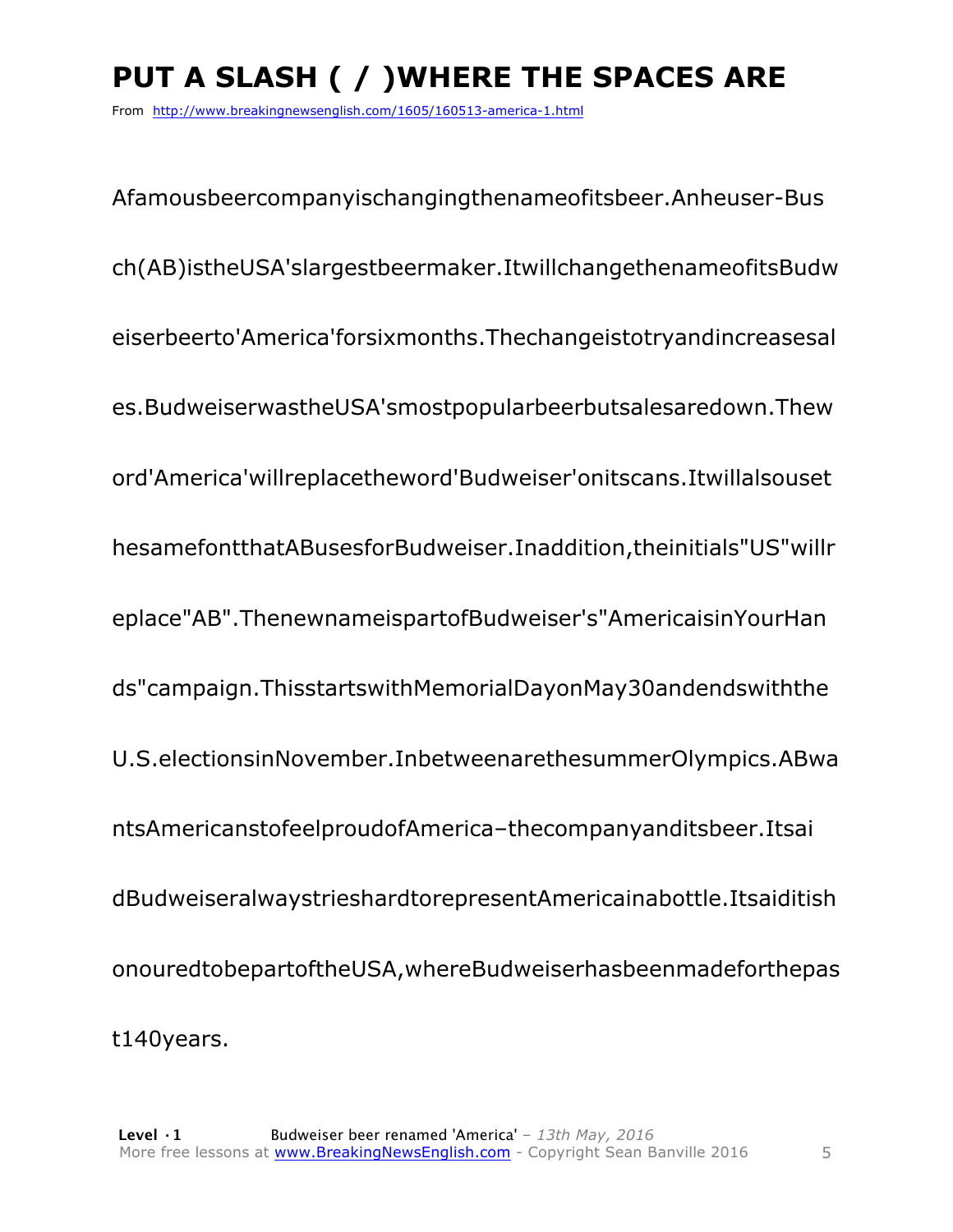### **AMERICA SURVEY**

From http://www.breakingnewsenglish.com/1605/160513-america-4.html

Write five GOOD questions about America in the table. Do this in pairs. Each student must write the questions on his / her own paper.

When you have finished, interview other students. Write down their answers.

|      | STUDENT 1 | STUDENT 2 | STUDENT 3 |
|------|-----------|-----------|-----------|
| Q.1. |           |           |           |
| Q.2. |           |           |           |
| Q.3. |           |           |           |
| Q.4. |           |           |           |
| Q.5. |           |           |           |

- Now return to your original partner and share and talk about what you found out. Change partners often.
- Make mini-presentations to other groups on your findings.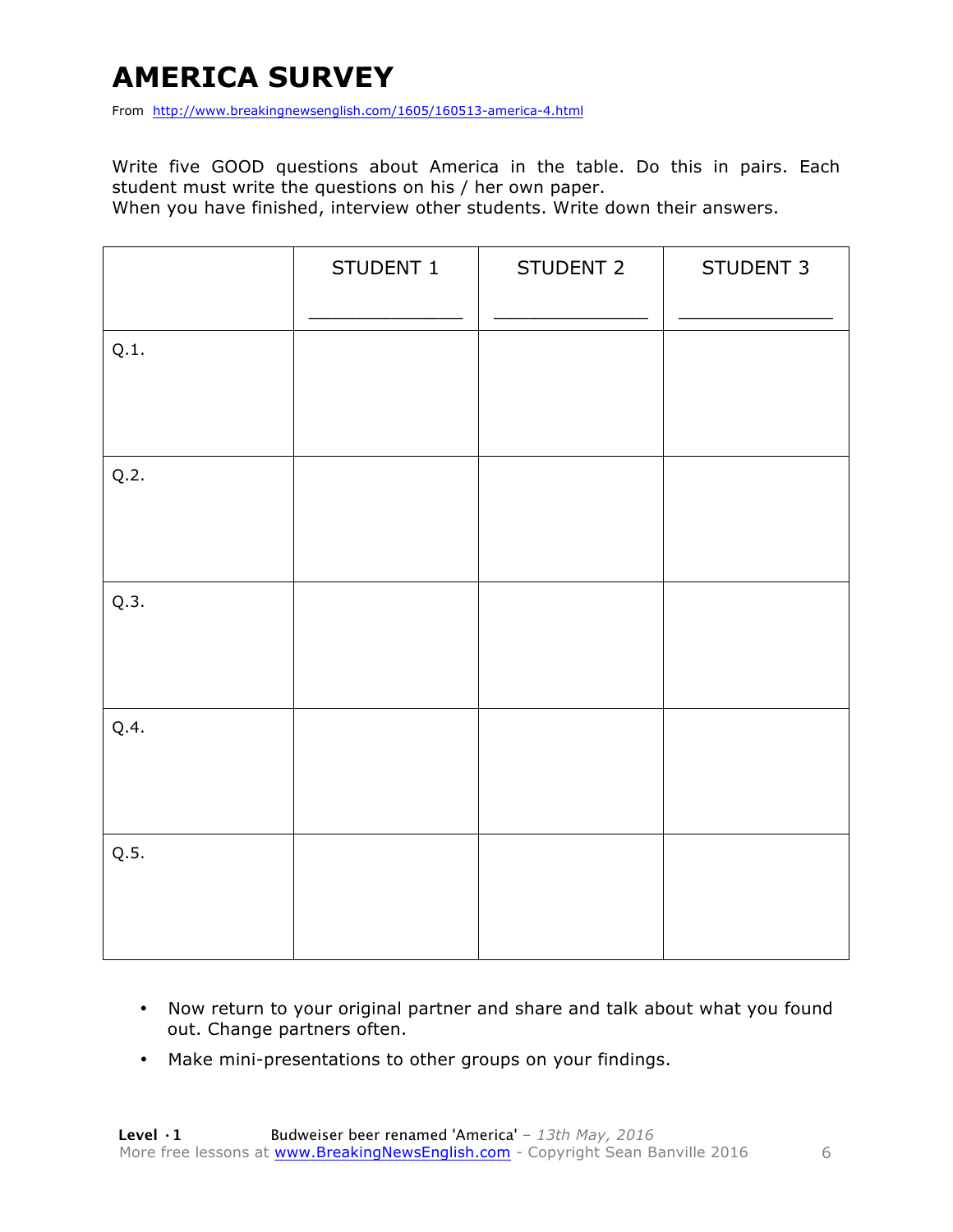### **WRITE QUESTIONS & ASK YOUR PARTNER(S)**

Student A: Do not show these to your speaking partner(s).

*Budweiser beer renamed 'America' – 13th May, 2016* More free lessons at www.BreakingNewsEnglish.com

### **WRITE QUESTIONS & ASK YOUR PARTNER(S)**

-----------------------------------------------------------------------------

Student B: Do not show these to your speaking partner(s).

| a) |                                          |  |  |
|----|------------------------------------------|--|--|
| b) | <u> 1980 - Jan Barbara Barat, manala</u> |  |  |
| c) |                                          |  |  |
| d) |                                          |  |  |
| e) |                                          |  |  |
| f) |                                          |  |  |
|    |                                          |  |  |